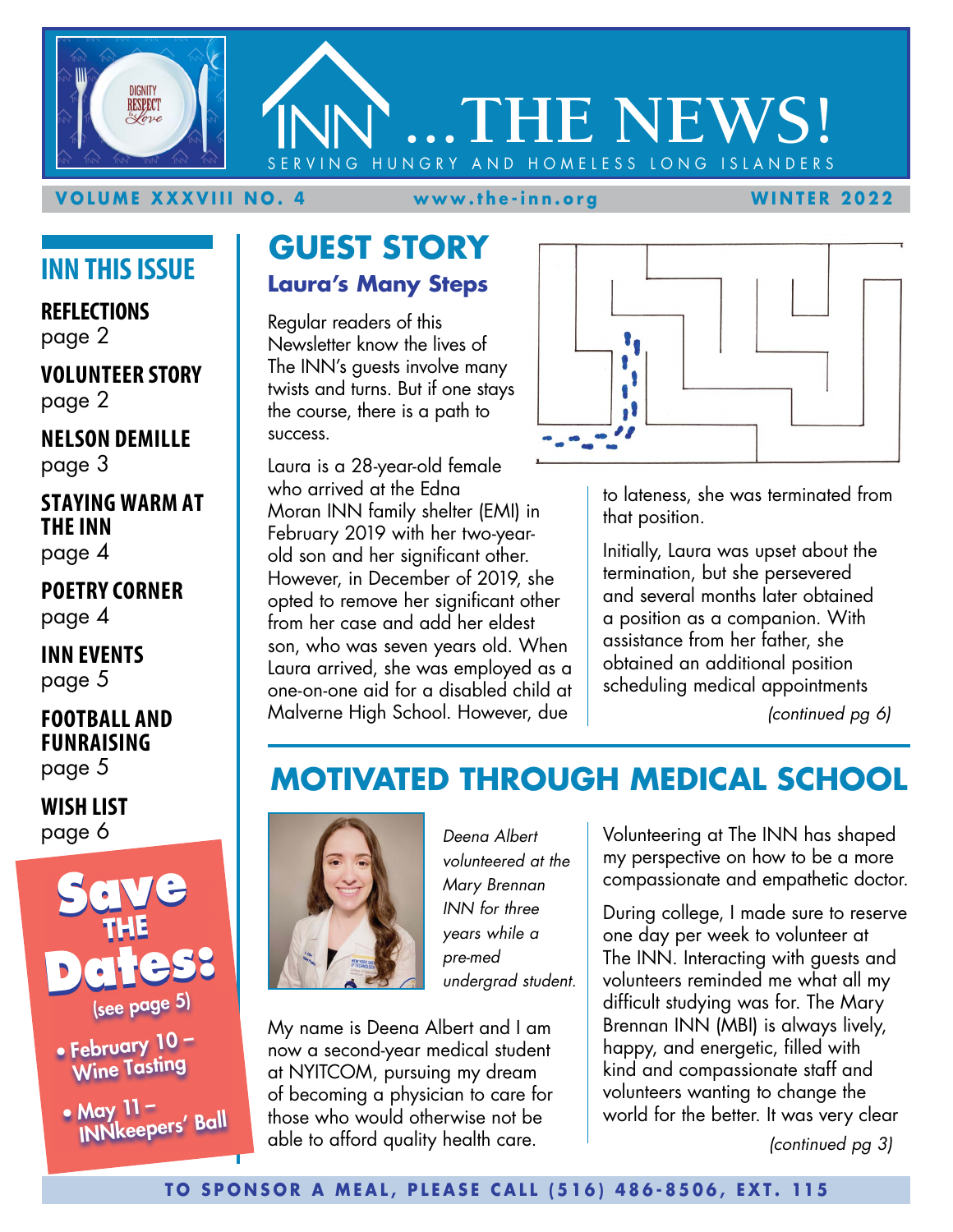

*Jean Kelly Executive Director* 

I was recently at the Mary Brennan INN during lunch when a long-time guest came over to say hello. I asked him how he felt things were going, and he said, "Considering the circumstances, everything

is going pretty well. So many new faces among us." I said yes, with all the new guests it is hard for everyone to adjust to the extra time it takes to make sure everyone is fed. And then he said, "Well, you don't ever have to worry. You're doing what needs to be done for everyone … on both sides of the counter … remember to thank all those people behind the scenes who think we don't know who they are … behind the masks … we're all the same … just passing through on different sides of the track." I thanked him for his kind words of encouragement and wished him a good day.

What I next realized was this guest has been coming to the soup kitchen for many years and had never spoken in this way. I knew his message had to be shared with all who support The INN, whether you help through donations, volunteering or being an employee: "thanks to all those people behind the scenes" at The INN.

As we begin our 39th year of "assisting those challenged by hunger, homelessness and

profound poverty," we are repeatedly reminded of the importance of feelings. This gentleman guest felt "everything was going pretty well." Your feelings are important too. It is important for you to "feel" the emotional place from where this guest's gratitude came.

Each of you has played a unique role at The INN and has a distinct purpose in participating on whatever level you can. I hope you know, that for each of the 5,800 people who are fed each week at the largest soup kitchen on Long Island, and the 90 people who are sheltered in the emergency shelters and long-term housing program, you are making a difference that is changing lives, and in some cases, even saving lives, because you chose to care.

Please remember your presence with The INN provides the inspiration we all need to pass through this life, regardless of which side of the track we're on. I believe ultimately both sides of the track become one. It is comforting to have you along for the journey. It is what makes every day truly meaningful and worthwhile.

May you continue to stay safe and healthy. May you all be forever blessed. You are so very precious.

With much love and never-ending gratitude,

Jean Kelly Executive Director



# **VOLUNTEER STORY — Every Dollar Counts**

**… JUST PASSING THROUGH …**

*Paula Maturo is a Wednesday and Thursday volunteer at the Center for Transformative Change and Mary Brennan INN.*

One afternoon Pam, a long-

time guest of The INN (along with a shopping cart full of her belongings), came to the singles' window to pick up her hot lunch. After we exchanged hellos and a few words, she handed me \$2 to give a young girl in need — any young girl who needed

it. When I asked her are you sure? She said yes I am. She said she was blessed to receive a medal in the mail and showed me the medal. She said she wanted to pay it forward. It seemed to me that she was so happy to have received her religious medal, this was her way to thank someone. She happily took her lunch and off she went.

I took the \$2 and placed it in The INN donation box in the volunteer lounge, knowing that every dollar counts!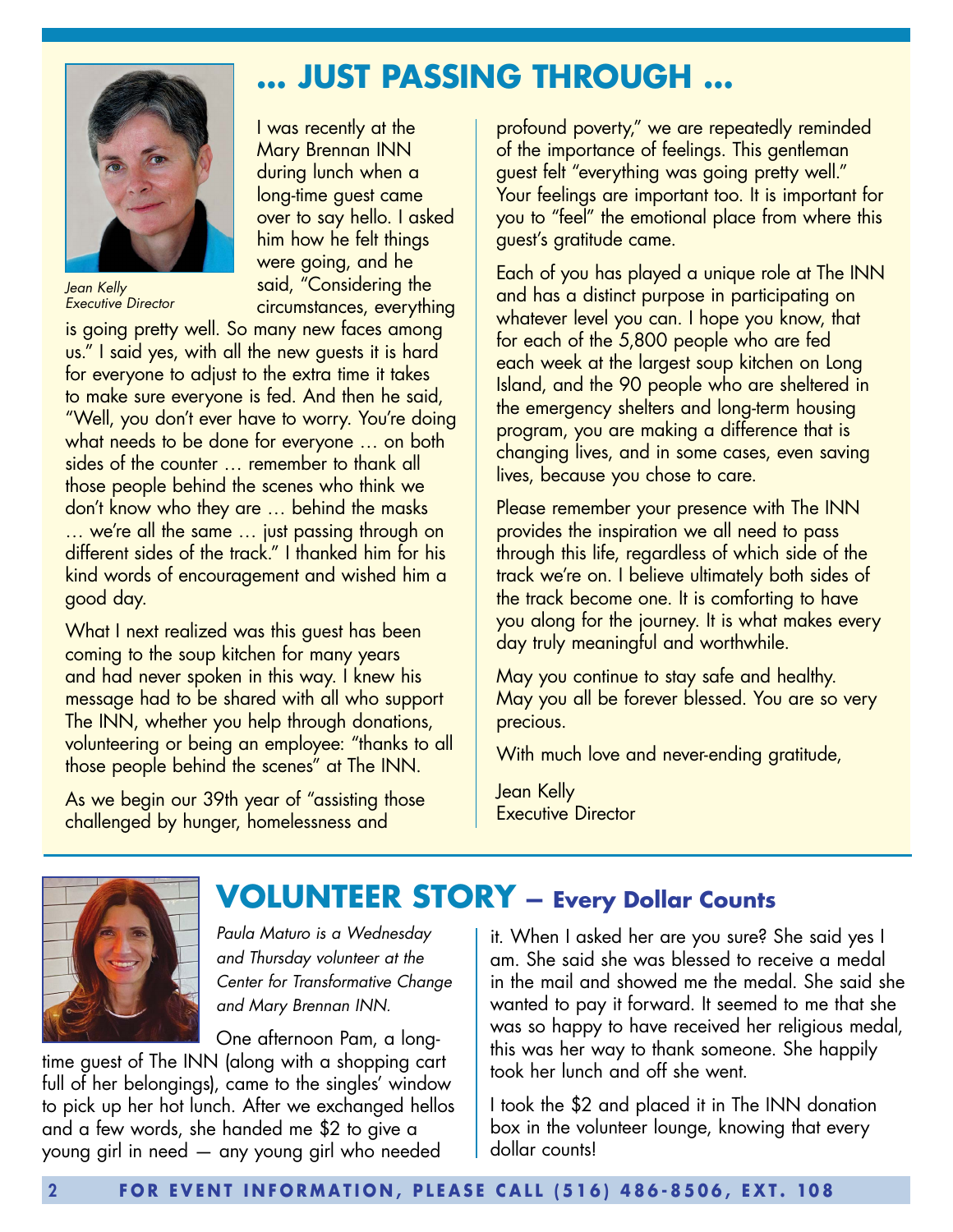# **WHY I SUPPORT THE INN — Nelson DeMille**



*Nelson DeMille is the author of 21 novels, many*  NY Times *bestsellers. He is best known for his John Corey series (*Plum Island, The Lion's Game, Night Fall *and more) as well as*  The General's Daughter *and* The Gold Coast*.*

The Interfaith Nutrition Network (The INN) was brought to my attention about 30 years ago by the late Don Axinn, a good friend, one of The INN's founding members and a lifetime supporter.

Don introduced me to many of The INN's staff, volunteers, and benefactors, and I was deeply moved and so impressed by the dedication and generosity of those men and women who were doing so much for those less fortunate.

Charity, they say, starts at home, and Long Island has been my home for 75 out of my 78 years. In a place like this, hunger and homelessness are not so apparent or obvious, and easy to ignore

because it's not supposed to exist. But I had my eyes opened by the men and women of The INN and that has made a lasting impression on me.

Many of my novels have Long Island settings – *Garden City, The Gold Coast, The Hamptons,*  and *The North Fork*. This is the Long Island most of us know, and the Long Island that much of the country knows about through novels, TV, and books. But there is another Long Island half hidden beneath the affluence. This is the Long Island of those who've fallen on hard times, or who are struggling mentally, or who have recently arrived from less fortunate countries. These Long Islanders may not live in our neighborhoods, but they are our neighbors, and they are in need.

And so, though I write about the affluent Long Island, I am aware of, and I share my good fortune with those less fortunate, through The INN, and through other faith-based organizations and also civic organizations.

My support of the Interfaith Nutrition Network goes back over three decades, and I can honestly say that I've gotten more from The INN than I've given.

### **Motivated Through Medical School** (continued from pg 1)

to me that I needed to join them in their fight against food insecurity and homelessness. During those busy days of serving over 300 people, I always tried to find time to sit down with guests when they wanted to simply talk. There was one guest, Andrew, who I would often chat with. On some busy days when I was running around trying to help many different people, he waited long after he finished his meal so we could catch up from the previous week. He shared some of his life stories, constantly asked how my studies were going, and sometimes we even participated in the art class together. Shortly before I was set

to begin medical school, I knew that I would have to take a step back from volunteering at The INN to focus on my studies. When I told Andrew that I would be taking a long break from volunteering, he said these 2 sentences that I will never forget: "Please don't forget us. Please come back as a physician and be our doctor." This conversation was the subject of my medical school applications, serves as my motivation to continue studying difficult topics during long nights, and is my inspiration to achieve my career goals to become a successful physician, dedicated to providing health care to underserved communities.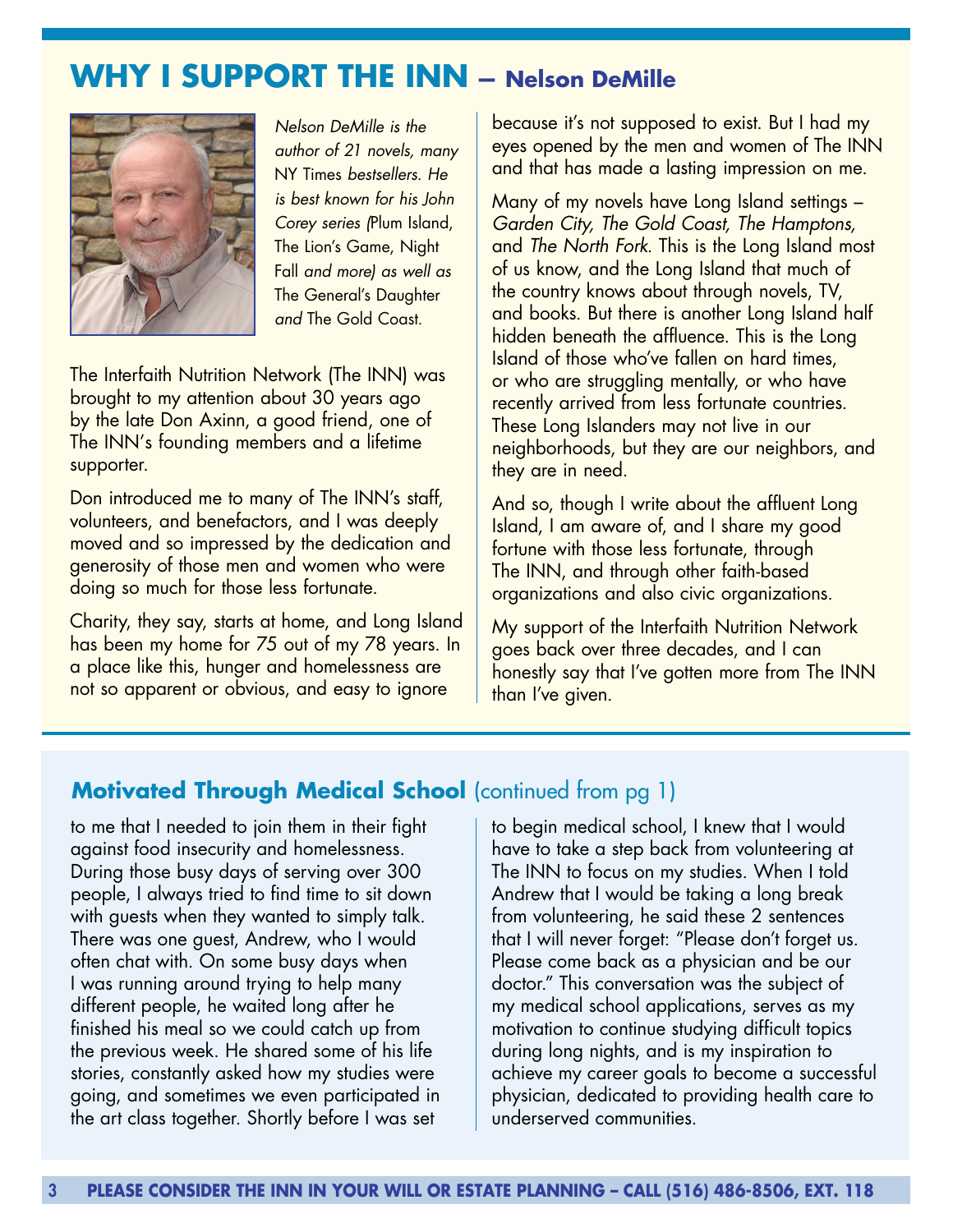# **STAYING WARM AT THE INN**

For most of us, the arrival of winter means putting away our summer clothing and taking out our winter clothing. This is something that comes along with living in the northeast.

For the guests of The INN, getting ready for the cold winter weather is a little different. Many of them come to The INN to ask for warm clothing – coats, hats, gloves, scarves and even winter boots. A number ask for hand warmers, those chemically activated packets that are commonly used for winter hiking and camping.

At this time of the year, The INN is fortunate to have donated winter wear on hand for the guests, and some hand warmers too. As in past years, many have donated new winter coats and others "gentlyused coats". In the past two years, with Covid, the "gently used" coats are professionally cleaned before distributing to the guests; and The INN is also fortunate there are dry cleaners who have helped with their services.



*"Kids Helping Kids" donating new winter coats*

Those infrequent (luckily) days when it is bitterly cold are a special concern. Even with a big heavy coat, gloves and a hat, it can be seriously dangerous outside. The INN is aware of this and takes special care on these days to make sure anyone living outside has a place indoors. Historical note: The INN opened its first emergency shelter in 1986 in response to two guests losing their lives after spending a night outside on a freezing cold day in February.

We hope you are staying safe and warm.



### **Poetry Corner**

As I hand a plate Of warm food To the old woman Who's next in line, A large smile Lines her face, Her eyes sparkle As she says "Thanks" And I answer "it's my pleasure." As a young man takes her place, I remember that anyone In the serving line Could be on the other side, Tray in hand, And I think "There but for the grace of God..."

*Dave Golbert*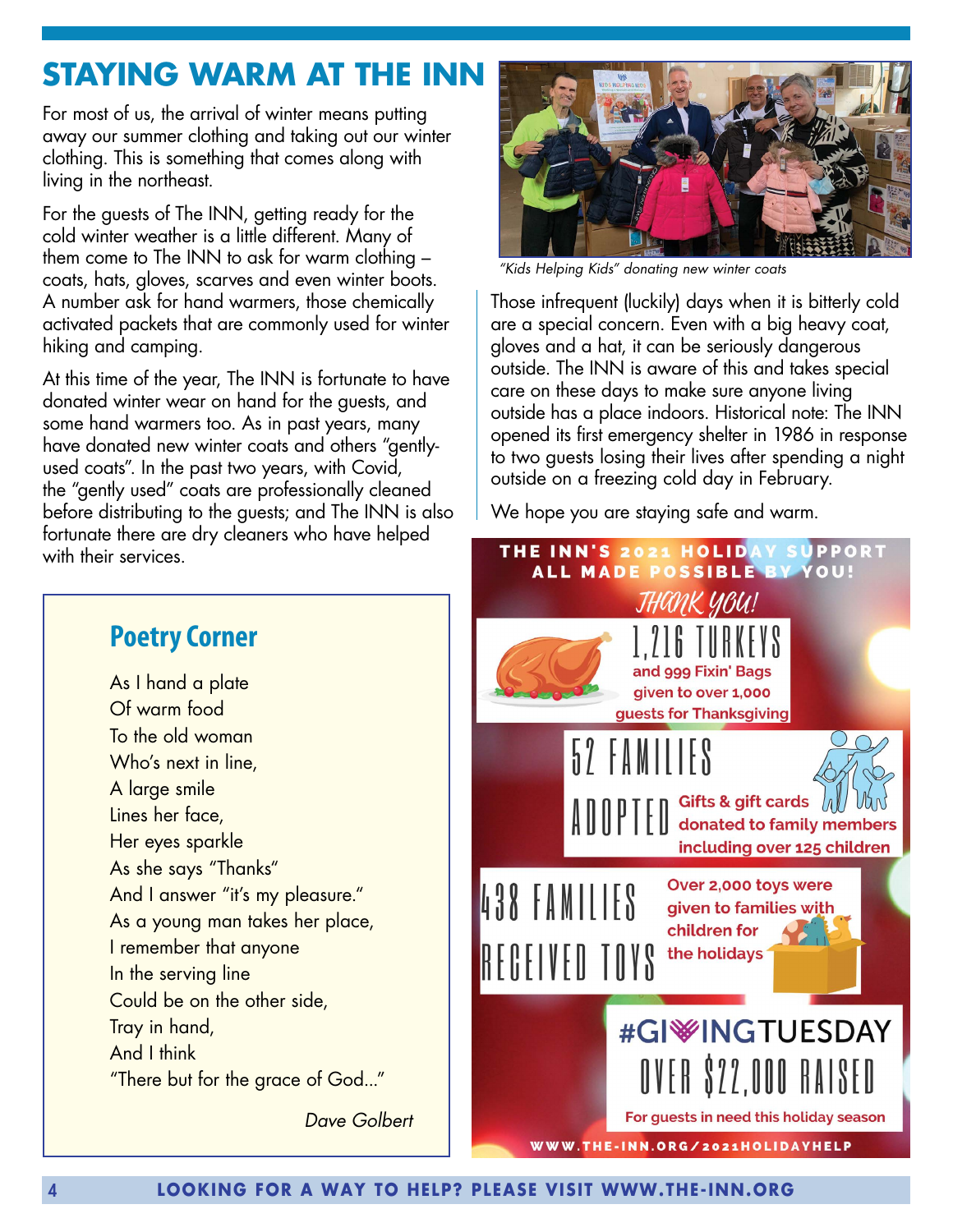# **INN EVENTS**

#### **February Wine Tasting**

*Thursday, February 10, 7:00 – 8:00 pm This is a virtual event.*

Introduced in 2021, the Wine Tasting proved to be a fun, interactive evening for all participants – whether seasoned oenophiles or wine rookies. Carefully chosen bottles of wine will be delivered to your home from Sparkling Pointe Vineyard on the North Fork. On the 10th, our friendly wine expert, Michael Falcetta, will greet you (virtually) and guide you through the delights of these wines. To register, or for further information, please visit www.the-inn.org/wine2022, or call (516) 486-8506 ext. 108.

**2022 INNkeepers' Ball** *Wednesday, May 11, 6:00 – 8:00 pm Nassau Country Club, Glen Cove*

The 2022 INNkeepers' Ball will be honoring Michael Dowling and

Carol Silva, both inspiring friends and generous supporters of The INN. The Honorary Chairs are Frank J. & Janet DellaFera and Frank Ingrassia & Elizabeth McCaul. In 2021 the Ball moved to outdoors at the Nassau CC; this move was very well-received, and we are returning to the outdoor format for 2022.



*Michael Dowling*



*Carol Silva*

up the "Badgers."

On Friday morning, November 10th on Stilwell Field in Syosset, the Lions and Badgers went up against each other, but before the kickoff, each family brought bags of toiletries and personal care items to donate to guests of The INN. Josh and all the other parents were very

Sponsorship, Journal and Ticket information is available at www. the-inn.org/2022ball. If you would like to receive an invitation, or have any questions, please call (516) 732-6009.

# **FOOTBALL AND FUNRAISING IN SYOSSET**

When Syosset resident Josh Berg realized that his own family, as well as families in his neighborhood, were becoming just a "little obsessed" with playing flag football, he decided to make it about more than just a game. With a goal of teaching their children the importance of giving back to those in need in their surrounding communities, Josh and some of his other friends and family members



decided to create the first annual **Friday Night Lights Thanksgiving Bowl Game Extravaganza!** About 20 six and seven-year-olds and their families, all with a healthy spirit of competition and generosity, decided to participate.

They split the children into two teams. The second graders were the "Lions" and the first graders made

proud of the children. "The kids (and parents) all braved 38-degree windy, rainy conditions," Josh said. "Not just to play football, but to come together for a great cause. The day was a huge success as my office was stockpiled with everything from toilet paper to shampoos. It was a tremendous day for these first and second graders, and a fun way to learn about charity and giving back to your community right before Thanksgiving."